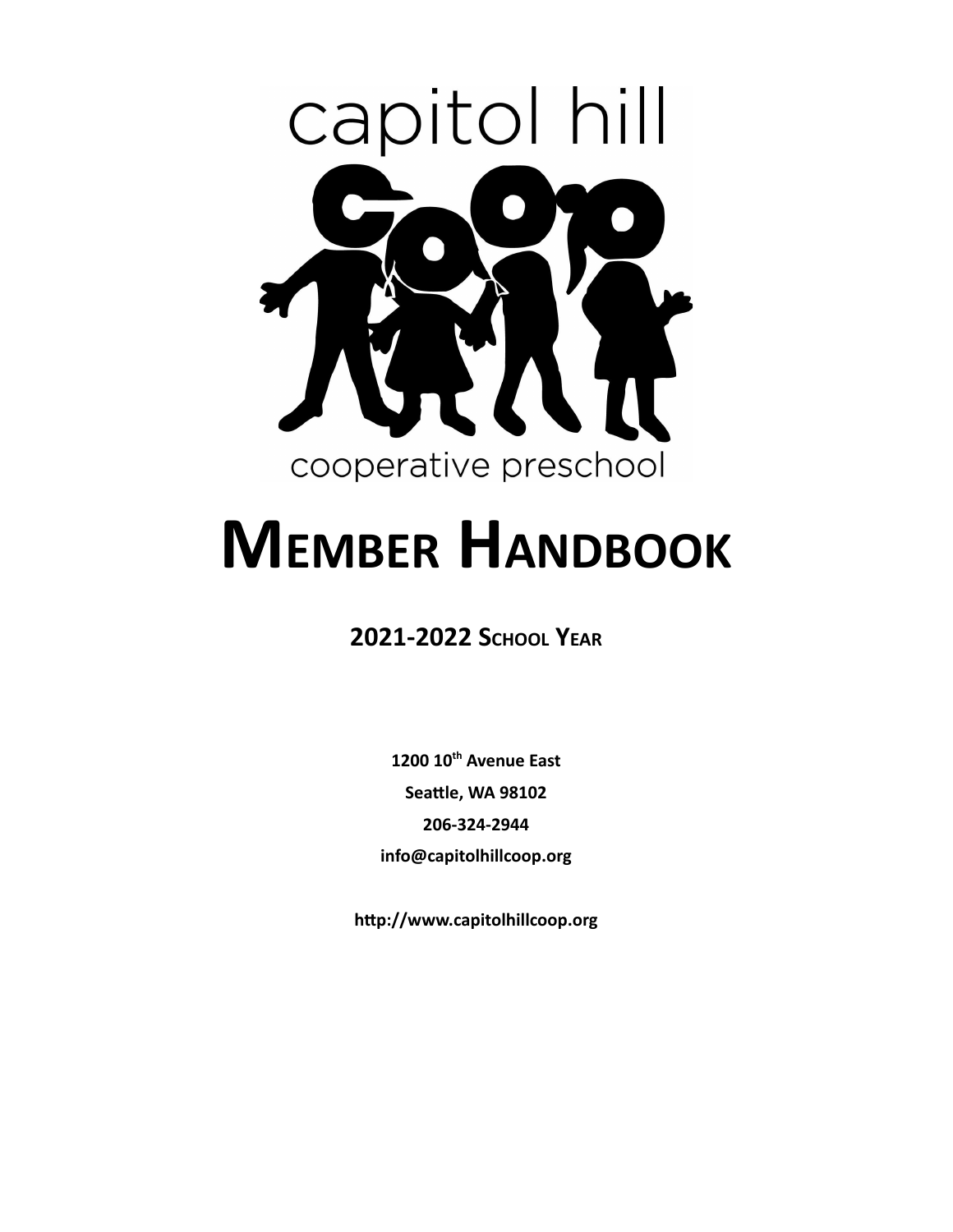### **TABLE OF CONTENTS**

#### **WELCOME TO THE CAPITOL HILL COOPERATIVE PRESCHOOL**

**Philosophy Curriculum The Co-Operative Model Our History Parent Education Statement of Religious Non-Affiliation Board of Directors**

#### **GENERAL INFORMATION**

**Enrollment Tuition & Registration Fees Tuition Assistance Program (TAP)** 

#### **MEMBERSHIP REQUIREMENTS**

**CHCP's Member Agreement Co-Op Jobs Fundraising Code of Conduct**

#### **THE SCHOOL DAY**

**Daily Activities Assisting in the Classroom Discipline**

#### **POLICIES & PROCEDURES**

**Elecons – Board of Directors Evaluations Resolving Issues & Concerns Alternate Caregiver Policy Siblings in the Classroom Twins/siblings Enrolled in the Program Family Leave Vacation Leave Resolving Behavioral Issues** Frequent Aggressive Behavior Policy Non-Typical Classroom Behavior Policy

#### **THANK YOU FOR CHOOSING CHCP**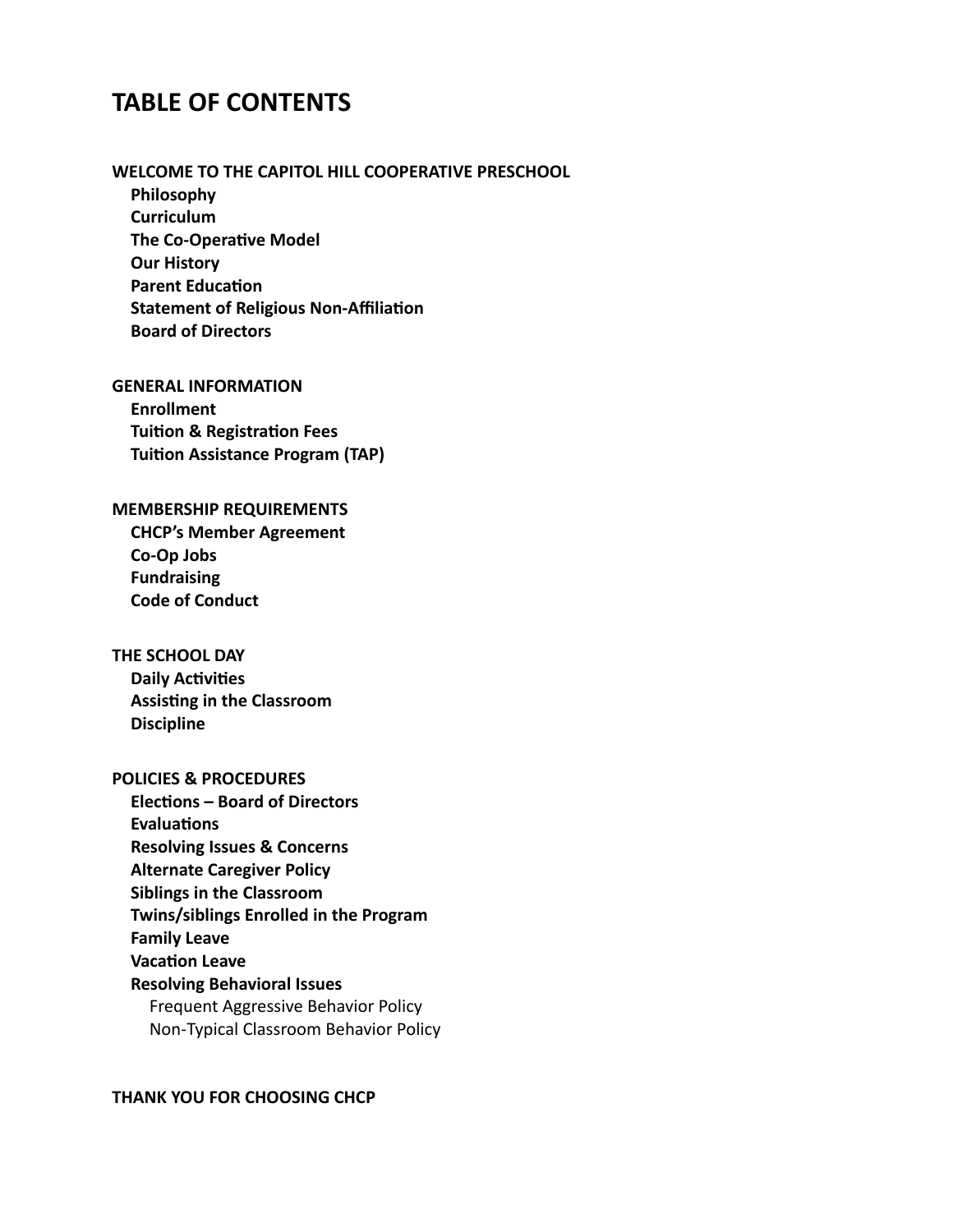

# **WELCOME TO THE CAPITOL HILL COOPERATIVE PRESCHOOL**

This handbook is a written resource for Capitol Hill Cooperative Preschool (CHCP) members. It provides general information about the Co-op, member responsibilities, and CHCP's policies and procedures. Please consult the CHCP website ([www.capitolhillcoop.org](http://www.capitolhillcoop.org/)) for more specific and changing information (e.g., holiday schedule, class rosters, and fees). Please use both the handbook and website for reference throughout the year, and always feel free to ask teachers and board members for clarification.

#### **Philosophy**

Capitol Hill Cooperative Preschool is dedicated to providing a safe, stimulating, and nurturing environment that fosters our children's unique emotional, intellectual, social, and physical development. As a Cooperative preschool, we believe that families and teachers collaborating provide the best environment for a child's education and development. Parent Education is an integral part of our program, guiding and inspiring our members to parent compassionately and confidently. Our play-based curriculum strengthens cognitive as well as social-emotional development and encourages our children to wonder, question, and to explore their world.

We want the children to:

- Learn through play
- Have a successful experience with the school
- Expect school and learning to be fun
- Develop respect for self and others
- $\bullet$  Develop positive social skills
- $\bullet$  Practice problem-solving, cooperation, and decision-making
- Experience building community
- Practice social justice
- Gain independence
- Develop language, cognitive, large- and small-motor skills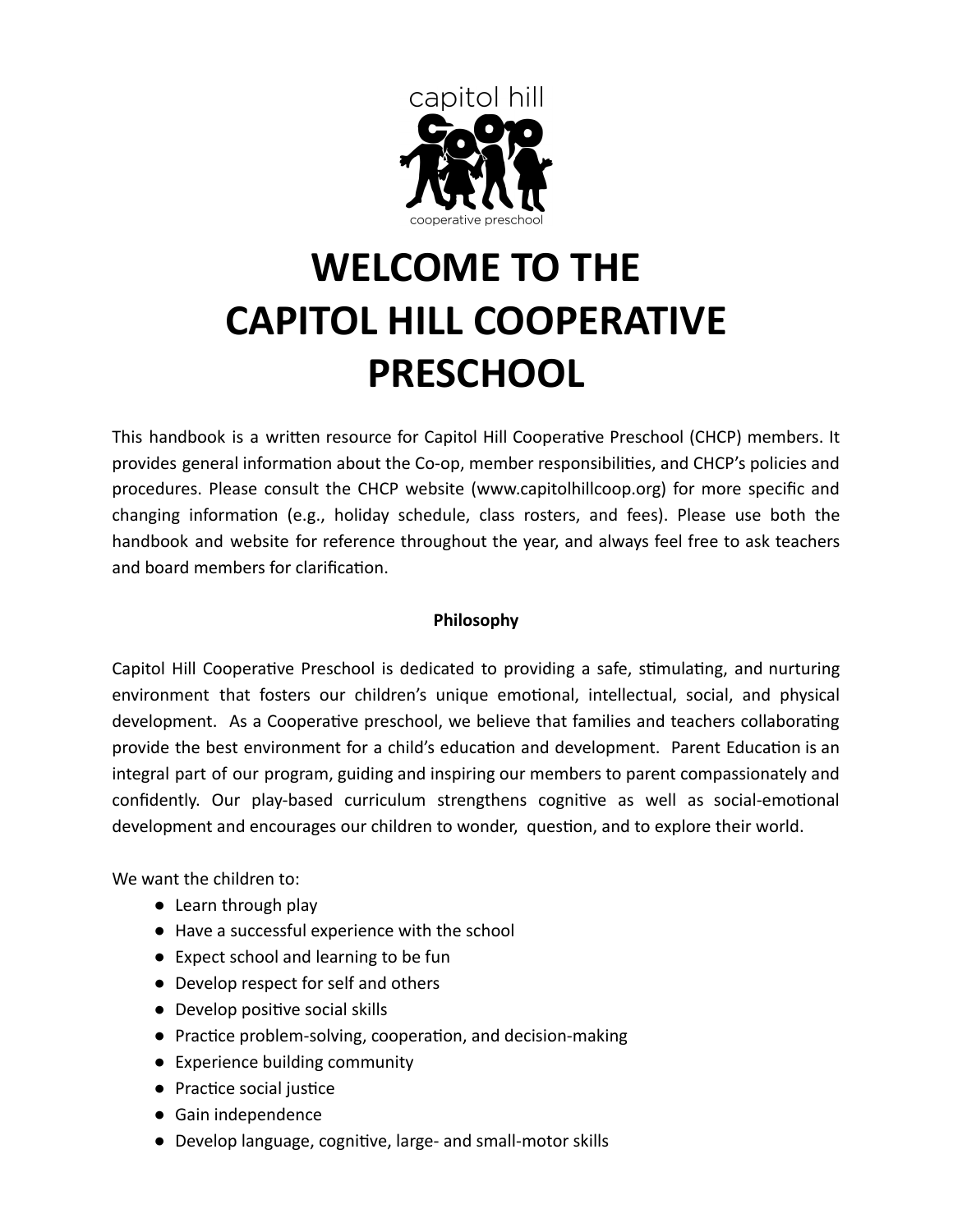We want the parents and caregivers to:

- $\bullet$  Improve their parenting, leadership, and teaching skills
- Participate in all children's education
- Support and help shape the goals of the preschool
- Share ideas through building community

#### **Curriculum**

Our curriculum is based on the developmentally appropriate and anti-bias recommendations of the National Association for the Education of Young Children ([www.naeyc.org](http://www.naeyc.org/)), with an emphasis on learning through play. We encourage diversity and integration of children with special needs. Activity tables, dancing, music, art, imaginative play, science, storytelling, exploration of nature and field trips are all guided by the teachers and supported by parents in a caring and fun atmosphere.

#### **The Cooperative Model**

Cooperative Preschools are community-based, member-run preschools, organized to provide a learning experience for parents, caregivers and children, with support from our local community colleges. Member involvement in the classroom is vital to CHCP's success. As a Classroom Assistant (typically working in the classroom one day per week), your presence helps ease a child's transition to preschool, allows the children to benefit from exposure to different adult personalities and parenting styles, and helps keep tuition low. CHCP members have access to our Parent Educators and the opportunity to learn about early childhood education, child development, and different parenting approaches. The support and friendships gained from being part of a Cooperative preschool can last a lifetime.

#### **Our History**

Cooperative preschools were established in the Seattle Public Schools in 1940, and CHCP originated in 1952 when the Stevens Cooperative Play Group merged with the Lowell Cooperative Preschool. The group originally met at Lowell School, then in 1959 moved to facilities provided by St. Mark's Cathedral. Sometime after 1959, responsibility for overseeing Cooperative Preschools was transferred from the public school system to the Family Life Department of Seattle Central Community College (SCCC), which continued to administer the central area Co-ops until 2021. In 1991, Capitol Hill Co-Op moved to St. Patrick's Church, where it remained until 2009 when it relocated to its current location, Trinity Lutheran Church. Starting in 2021, CHCP became affiliated with the North Seattle College Cooperative Preschool Program.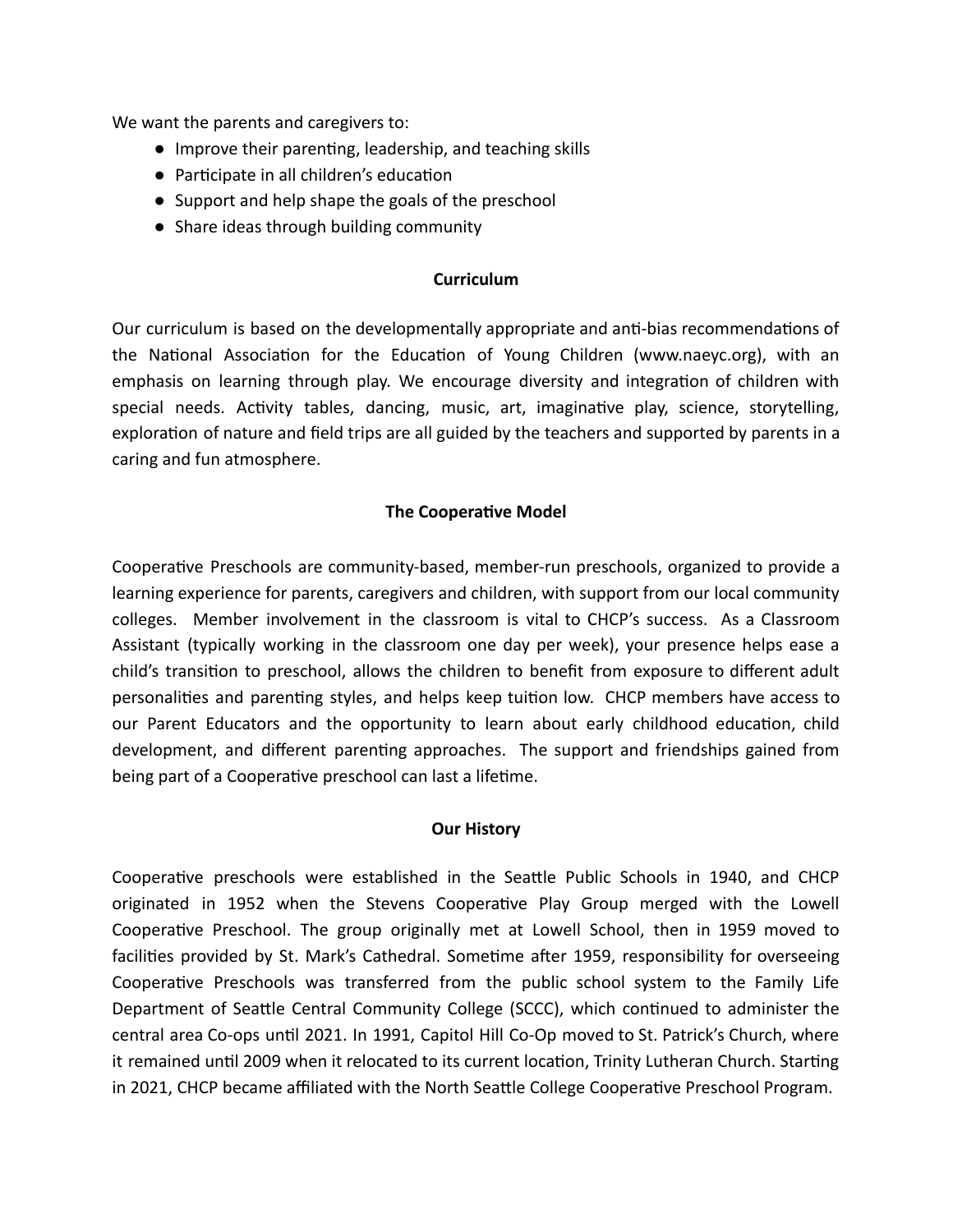#### **Parent Education**

Capitol Hill Cooperative Preschool is one of approximately twenty parent-run Cooperative preschools affiliated with North Seattle College. When you enroll your child in any of these preschools, you (the caregiver) have the option of becoming a student at the college. A percentage of our members are enrolled in a continuing education course entitled Parent Child Study Laboratory. As a student, you have all the privileges of any other NSC student, including student discounts and the use of the libraries.

Preschool parent meetings, held once a month in the evening, provide your classroom instruction. Our Parent Educator, who is on the staff of the Parent Education Program at NSC, leads a discussion of various educational topics at the parent meetings covering such areas as child growth and development, guidance, communication, conflict resolution, and other classroom-driven issues. The Parent Educator also spends time each week visiting the classroom, supporting the Teachers, working with the Board and is available to address individual questions or concerns of Co-Op members.

#### **Statement of Religious Non-Affiliation**

The Capitol Hill Cooperative Preschool welcomes families of all religious and cultural backgrounds and has no religious affiliation. CHCP leases classroom space from the Trinity Lutheran Church (TLC), but is not affiliated with the church. CHCP is responsible for and manages its own activities and affairs through direction from the Board of Directors, members, and NSC. CHCP takes a secular approach to all school communications, activities and events. However, through our community service projects, we sometimes partner with charitable organizations that may be affiliated with a religious organization or are religiously inspired in their mission (e.g., food drive for a homeless shelter). Since the classroom space is leased from and shared with the church, announcements and artwork from both TLC and CHCP are present.

#### **Board of Directors**

CHCP is run by the member families. A Board of Directors, consisting entirely of officers elected each spring, meets monthly to evaluate and ensure the operation of the school. Teachers and the Parent Educator(s) attend meetings but do not vote. All Co-op members are welcome at Board meetings, although only Board members vote on issues before the Board. Occasionally, the Board may put forth a major issue for vote by the entire CHCP membership. The Board keeps the membership informed regarding all issues via Class Coordinators. Members can address any concerns directly to the Board by attending a Board meeting, by consulting with their Class Coordinator, or by contacting the Chair or any other board member directly. Board meetings are held once a month. Contact the Class Coordinator or Chair for details.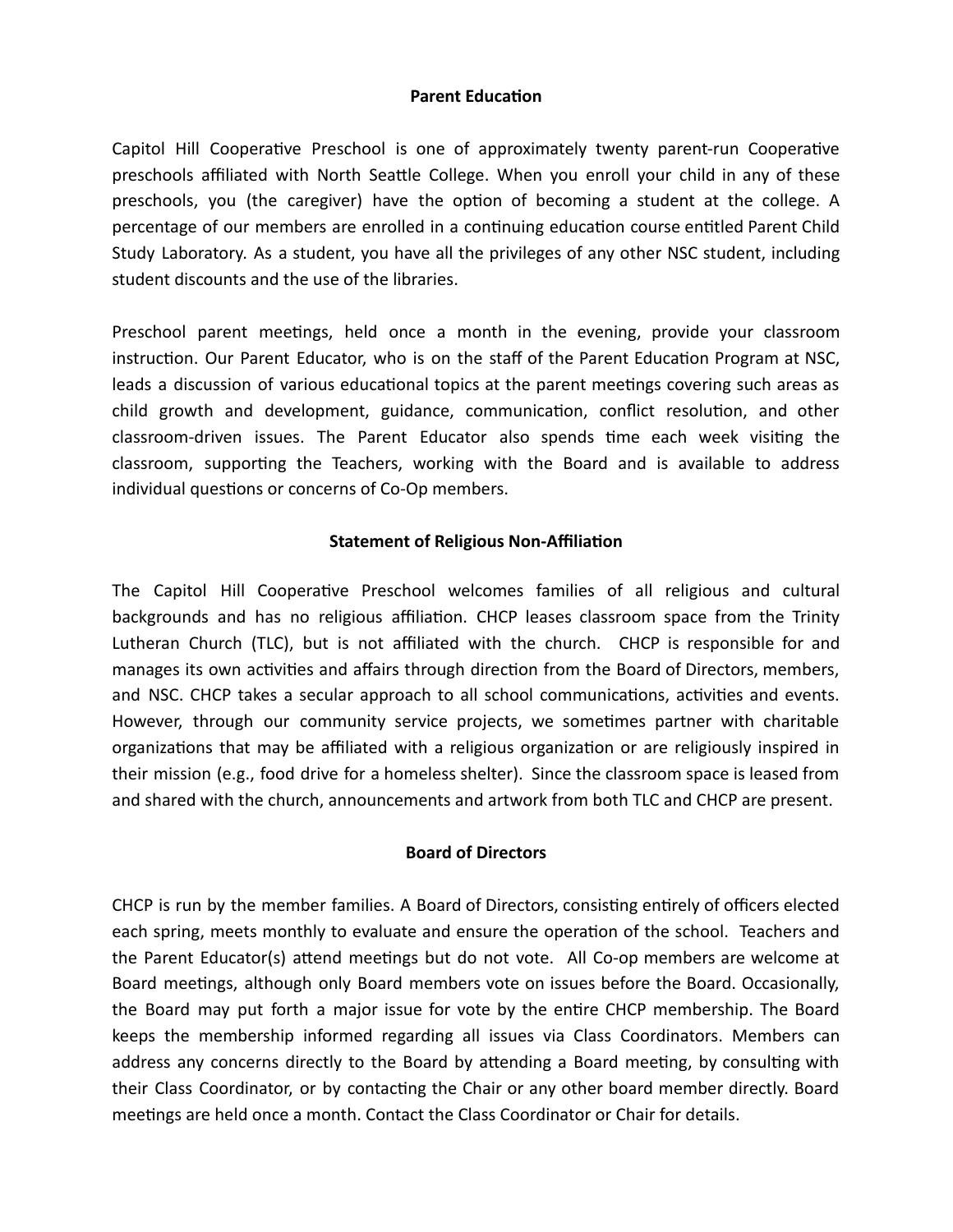#### **CHCP BOARD 2021-2022 SCHOOL YEAR**

**Chair** chair chair chair chair chair chair chair chair chair chair chair chair chair chair chair chair chair chair chair chair chair chair chair chair chair chair chair chair chair chair chair chair chair chair chair chai **Registrar** info@capitolhillcoop.org **Secretary/Web Admin** web@capitolhillcoop.org **Jobs Coordinator Jobs Coordinator jobs@capitolhillcoop.org PAC Representative** *PAC Representative pacrep@capitolhillcoop.org* 

**Vice Chair** vicechair@capitolhillcoop.org **Treasurer** treasurer treasurer treasurer treasurer treasurer treasurer treasurer treasurer treasurer treasurer treasurer treasurer treasurer treasurer treasurer treasurer treasurer treasurer treasurer treasurer treasurer **Fundraising Chair fundraising Chair fundraising capitolhillcoop.org Health and Risk Manager** healthandrisk@capitolhillcoop.org **Infants Class Coordinator** infantscoordinator@capitolhillcoop.org **Tots Class Coordinator** Totscoordinator@capitolhillcoop.org **Twos Class Coordinator** Twoscoordinator@capitolhillcoop.org **Preschool Class Coordinator preschoolcoordinator preschoolcoordinator preschoolcoordinator preschoolcoordinator preschoolcoordinator preschoolcoordinator preschoolcoordinator preschoolcoordinator prescho** 

### **GENERAL INFORMATION**

#### **Enrollment**

Capitol Hill Cooperative Preschool does not discriminate on the basis of race, color, creed, national or ethnic origin, socioeconomic status, religion, gender, gender identity, sexual orientation, or disability.

The school year runs from mid-September through mid-June. The calendar is generally based on the Seattle Public Schools calendar. Enrollment for the upcoming school year is divided into 2 phases: Priority enrollment and Open enrollment.

#### **Priority Enrollment Begins February 1**

Currently enrolled returning students and siblings of currently enrolled students are eligible for priority enrollment for the upcoming school year, provided their families are in good standing and current on all fees. Priority enrollment begins via our online registration system on February 1.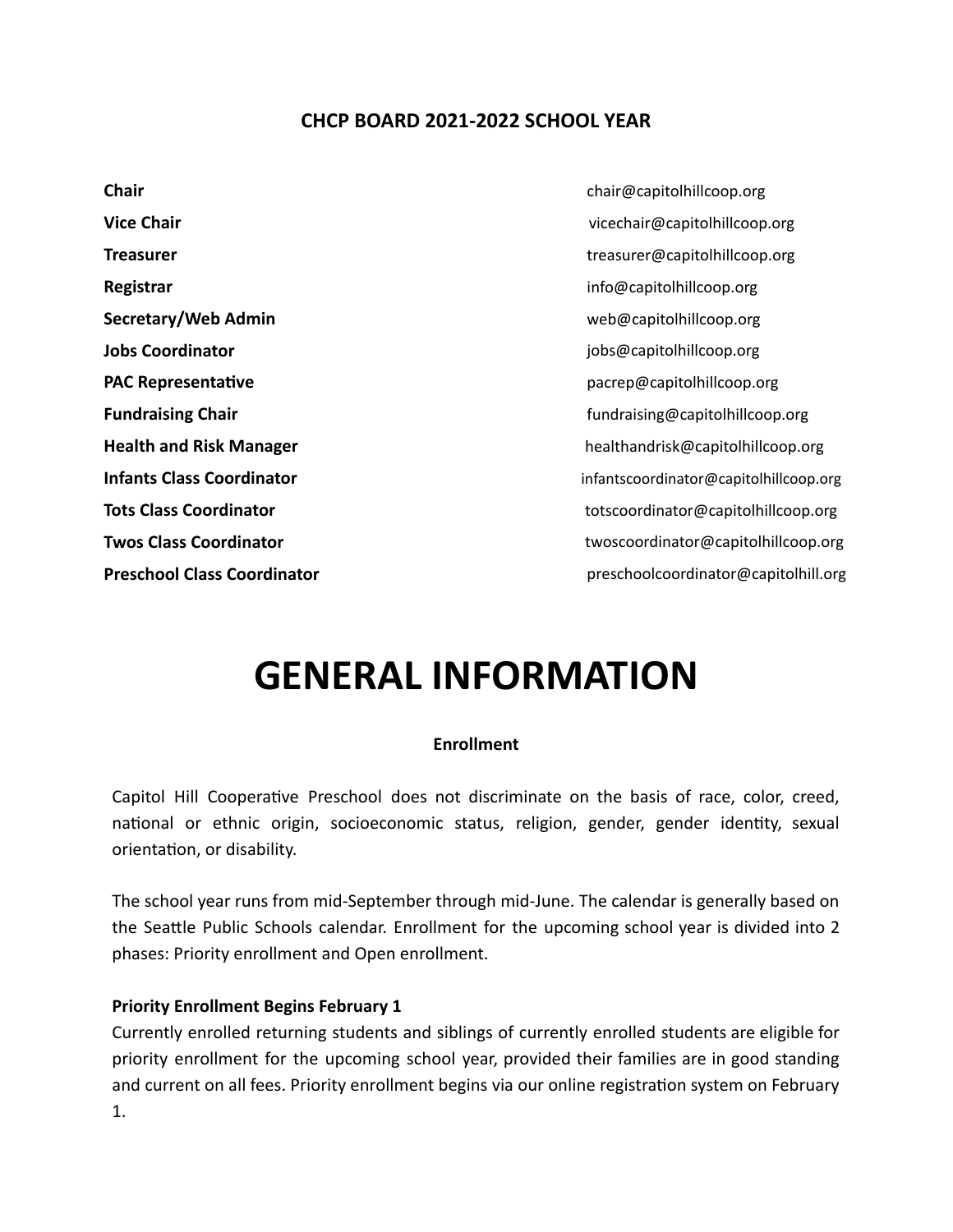#### **Open Enrollment Begins March 1**

On March 1, the Registrar begins processing registrations via our online system from new families for the upcoming school year. If a waitlist occurs for any given class, CHCP Alumni (families who have had a child graduate from CHCP or attended for 3 or more years) and families from Trinity Lutheran Church are given priority.

#### **Acceptance Notification**

Throughout both phases of enrollment, families are alerted via email within 3 business days of their submission online as to whether or not there is a spot available in the class of their choice. In this email a link is then provided to make payment of the \$60 registration fee and pre-paid, non-refundable June tuition, which families have 5 business days to complete. Once these payments are made, the spot in the class is confirmed.

#### **Waitlist Management**

Once a class is full, families are placed on an ordered waitlist if they would like to be nofied once a space opens up. There is no fee required to hold a spot on the waitlist. The \$60 Registration Fee and pre-paid June tuition is owed only when a family clears the waitlist and takes a spot in the class.

#### **Enrollment for the Current Year**

If there is space in the age-appropriate class for the current year, registration can happen throughout the school year, until March 15. No current-year enrollments are taken after March 15. For purposes of priority enrollment for the following school year, any family currently enrolled as of March 1 is considered eligible for priority enrollment.

#### **Age Exception Policy**

Children must be in the designated class age range to enroll in a class. For children born in September following the age-cutoff (ie: they are a month shy of the cutoff), they are allowed to enroll in the class, subject to a six week probationary period at the start of their enrollment. During that six week period, the teacher will assess the child's readiness to be in the class with older children. At the end of the six week period, if the teacher does not find the child to be in the developmentally appropriately class, they must move to the younger class (or to the waitlist if that class is full)

#### **Tuition & Registration Fees\***

A \$60 non-refundable registration fee is due at the time of application. If enrollment is granted, a non-refundable prepayment of June tuition is due in order to hold the spot in the class. If the student remains enrolled until the end of the school year, the prepayment will be applied to June tuition. If a family leaves the Co-op prior to completing the full school year, the pre-paid June tuition is forfeited.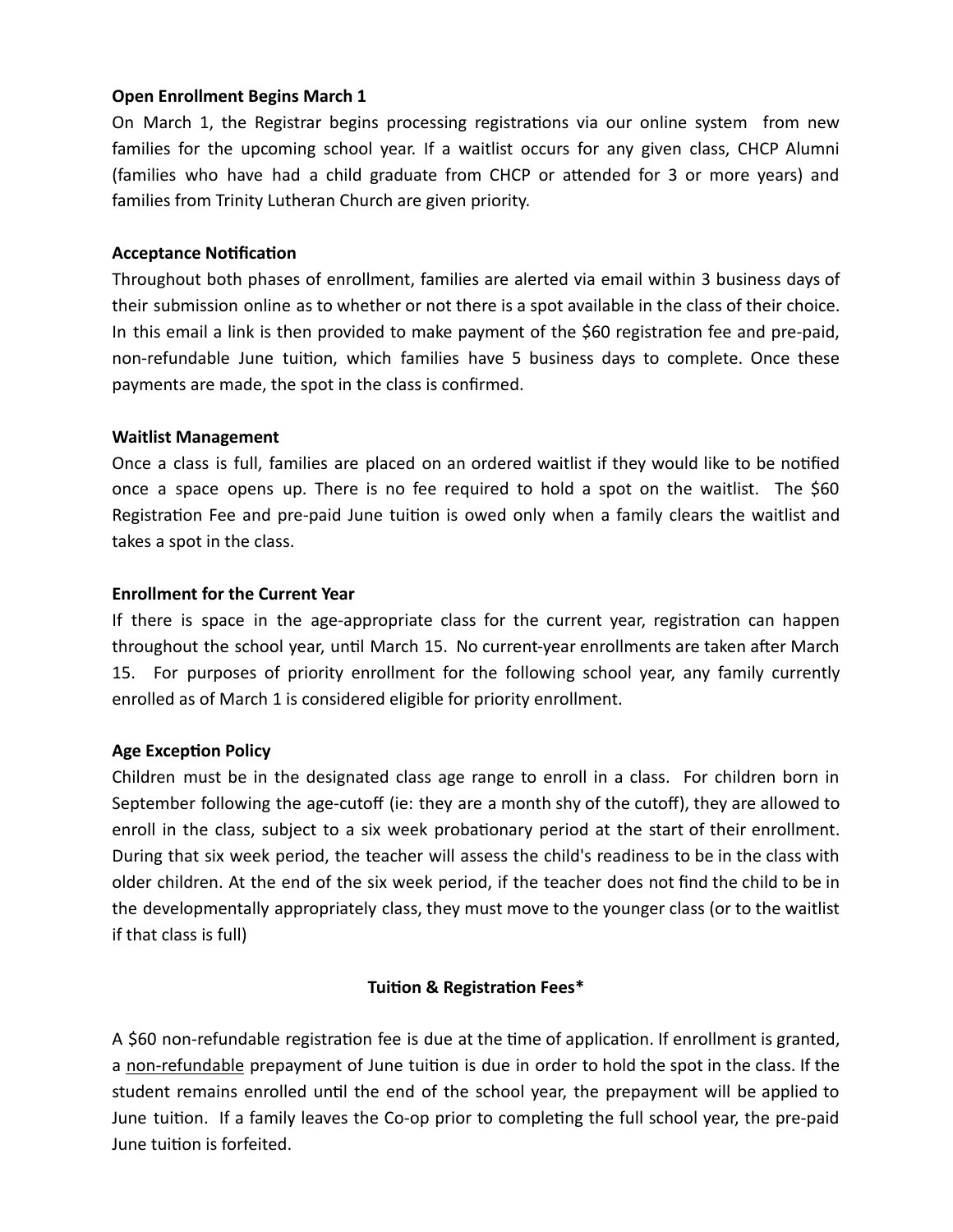#### **Tuition Assistance Program (TAP)**

#### **Tuition Assistance Program**

Our goal is to support all families in their desire to attend CHCP. Any family that feels they need a reduced tuition for their child to attend CHCP is urged to apply and we hope never to turn away a family for lack of ability to pay full tuition.

Each year, CHCP sets aside a fixed budget for the Tuition Assistance Program (TAP) and opts into the scholarship program through North Seattle College. You can find more information about this scholarship program [here.](https://northseattlecoops.org/enrollment/scholarship-information/) Families who qualify for a scholarship through North will receive at least a 50% discount on their annual tuition. This discount is likely to be a combination of scholarship through North Seattle College as well as in house scholarships through CHCP. Financial aid is awarded first to eligible families who meet predefined income guidelines, however, if funds remain in the TAP budget, in house scholarships may be awarded to families whose income exceeds the limit for financial aid through North Seattle but have expressed a financial hardship. All award decisions are confidential and made by North Seattle College as well as CHCP's Financial Aid Committee, which consists of the Chair, Registrar and Treasurer. Award recipients are required to renew their tuition assistance applications quarterly through North Seattle College, with the understanding that participating families will alert the school to any changes in their financial situation that may affect their TAP award eligibility.

#### **Flexible Payment Plan**

A flexible payment plan can be arranged if payment of full tuition would be difficult for a short period of time. The payment plan might, for example, take the form of a reduced tuition payment one month to be repaid in a later month. Contact the Treasurer by mid-month to make such an arrangement for the following month.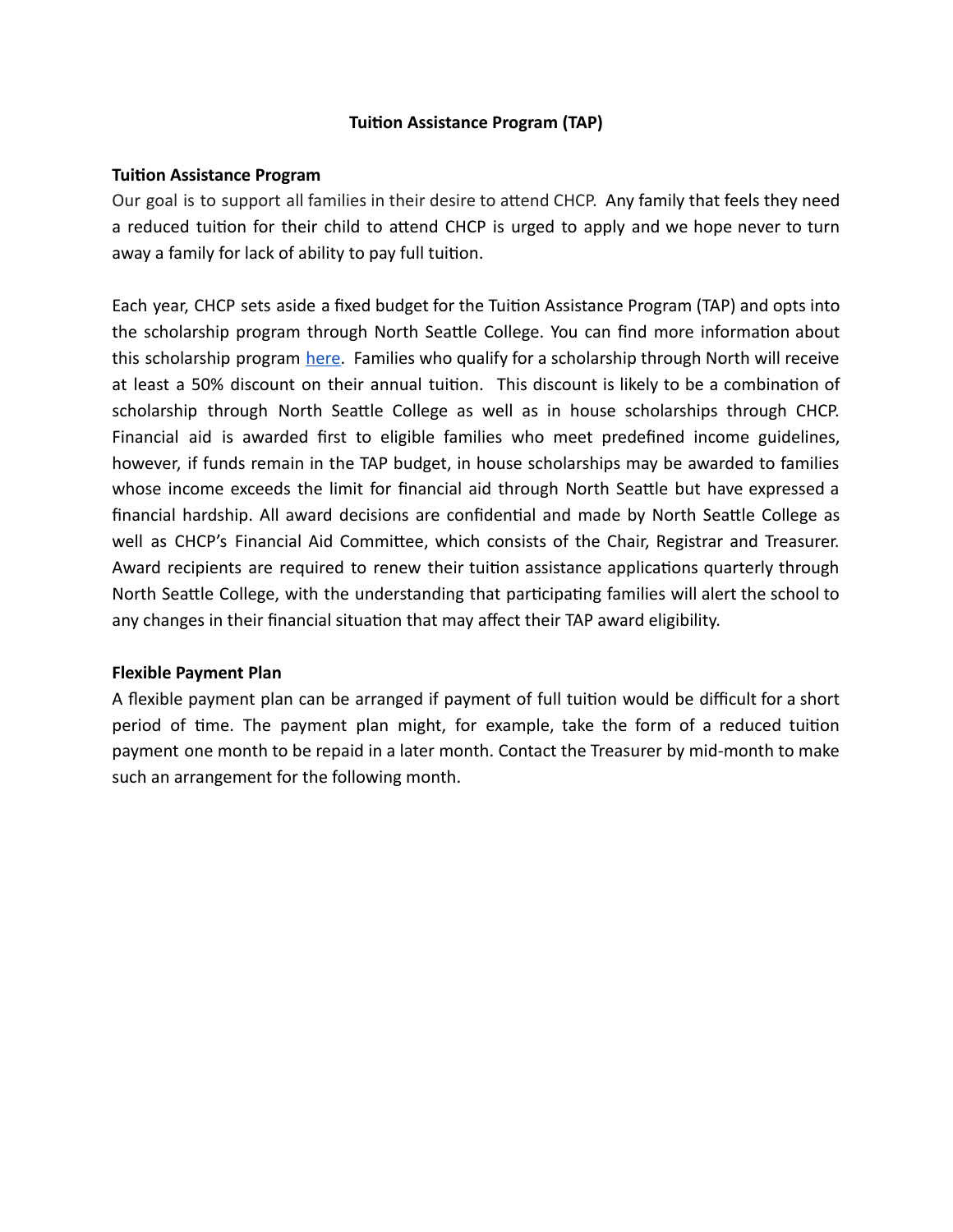## **MEMBERSHIP REQUIREMENTS**

#### **CHCP's Member Agreement**

Parent and/or caregiver involvement is critical to the success and day-to-day operation of the Co-op. Prior to the beginning of the school year, all parents and caregivers sign a copy of CHCP's Member Agreement. By signing this agreement, you agree to adhere to the following requirements in order to remain a member in good standing. The CHCP's Member Agreement summarizes the Co-op's expectations regarding member responsibilities and is your contract with CHCP. Please understand that failure to fulfill member requirements will affect your membership standing this year and your eligibility for membership in successive years. Specifically, each member family is required to:

- 1. Complete school forms and read the Member Handbook prior to the first day of school.
- 2. Attend monthly class parent meetings and scheduled all-school meetings.
	- Members volunteer to host parent meetings and provide meeting snacks on a rotating basis.
	- Class Coordinators take and record attendance at all meetings.
	- Two absences will require a make-up activity with the Parent Educator and result in a review by the Board of the member's standing in the preschool.
- 3. Share in the Co-op's operations by holding and carrying out a Board or school job position. (Please see CHCP Job Summaries at the back of this handbook.)
- 4. Work in the classroom once a week as scheduled. This includes:
	- $\bullet$  Arriving on time.
	- Being responsible and engaging as an assistant teacher for all children in the classroom.
	- Cleaning up and making school ready for the next class.
	- Staying at the end of school until all children have been picked up if your classroom job requires you to do so.
	- Finding a replacement when you cannot attend class. You may trade with another parent or, if it is a last-minute request and your class has an Alternate scheduled, call the Alternate to work for you (i.e., trade) as soon as possible. If you are scheduled as the Alternate, you should plan to be available to work on a moment's notice.
- 5. Parcipate in a 2-hour set-up session in the classroom prior to the start of the school year.
- 6. Parcipate in 2 (of 3) 2-hour Clean up events in the classroom throughout the school year (Winter, Spring, End of Year).
- 7. Provide classroom snacks for the week(s) you are assigned.
- 8. Pay tuition and fees on or before the first of the month. Tuition will be considered late as of the 7th of the month, and a \$25.00 late charge will be added.
- 9. Participate in Co-op fundraising by providing volunteer time and/or financial support for the auction and additional fundraising drives by: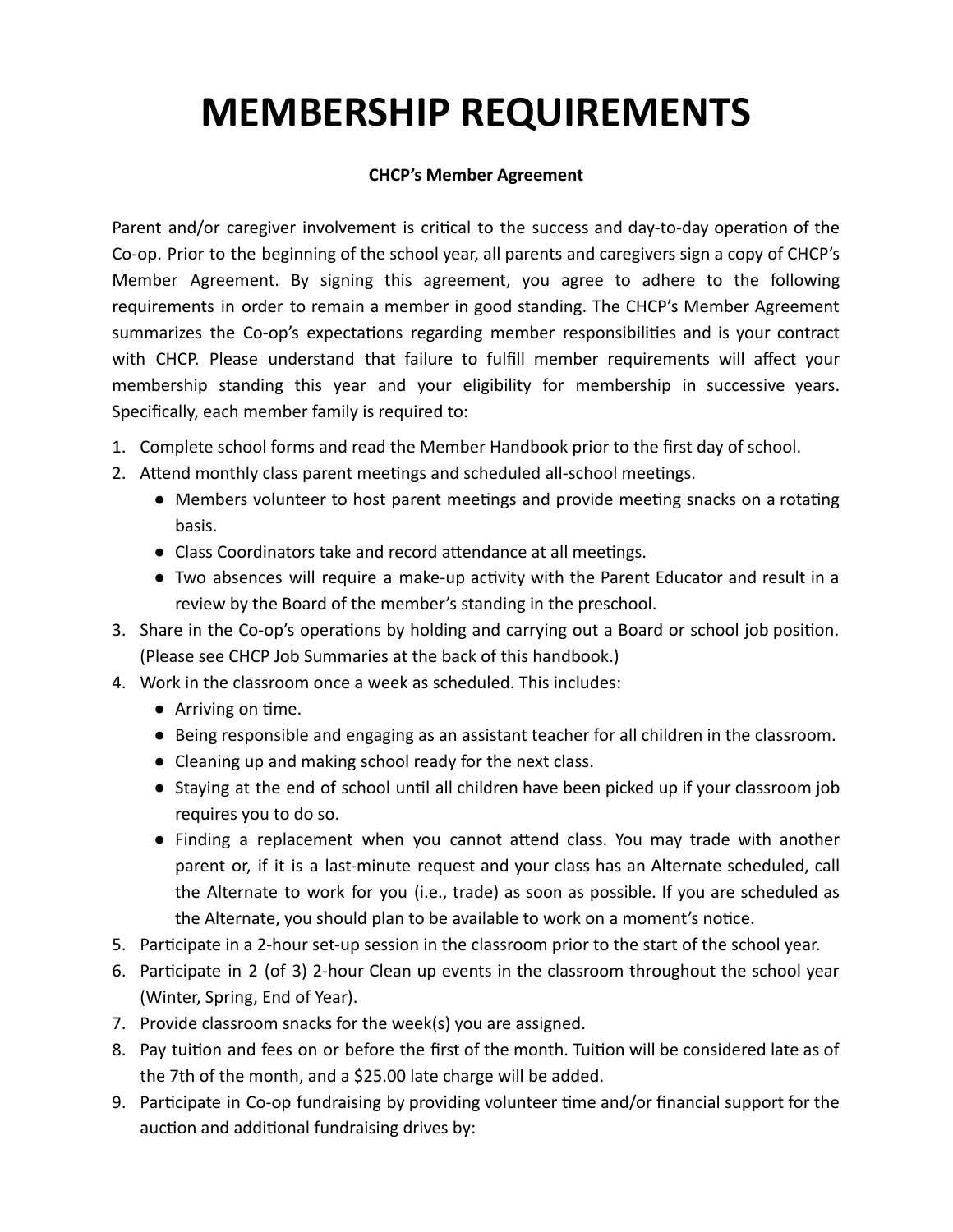- Procuring auction items, attending auction, bidding on auction items and/or assisting in promotion, planning or event logistics.
- Achieving modest per-family goals for individual fundraising initiatives.
- 10. Adhere to CHCP's Code of Conduct (see page 11).

#### **Co-op Jobs**

Capitol Hill Co-op is managed and run by parents. In addition to assisting in the classroom, each family is assigned a single Co-op job for the school, regardless of how many children they have in the program. There are a variety of different options with varying levels of time commitment. Some jobs are class-specific and others are school-wide. A number of the jobs are Board positions (officers on the Board are elected the previous spring, but any vacancies are appointed as needed throughout the year).

Serving on the Board offers an inside line on school operations and is a great opportunity to build relationships with other parents while helping to direct the course of the school. Most parents who join the Board find the experience to be tremendously rewarding.

Although we do our best to place you in one of your chosen jobs, you might not be assigned a job you've requested. If you have any specific skills or interests, please let the Jobs Coordinator know in person or by email at jobs@capitolhillcoop.org. You will receive detailed information about your job prior to the start of the school year, and you are also welcome to contact the Jobs Coordinator at any time with questions or concerns regarding your role.

#### **Fundraising**

Tuition and fees cover only a portion of Co-op costs. Each year CHCP families participate in a number of fundraising activities, which combined cover the remainder of our budgeted expenses, including financial aid and curriculum enrichment (e.g., music, dance, and field trips), classroom equipment, and special supplies and improvements. The fundraising activities are spread throughout the year and each family is strongly encouraged to participate in all they are able-- as well as inviting their family and friends to attend and participate.

The largest event is typically an auction in the spring, which all families are expected to attend. The auction is organized by the Fundraising Chair with the assistance of the Fundraising Committee. Each Co-op family is encouraged to procure items for the auction. Items put up for auction that are not sold will be returned or held for the following year's auction, as appropriate.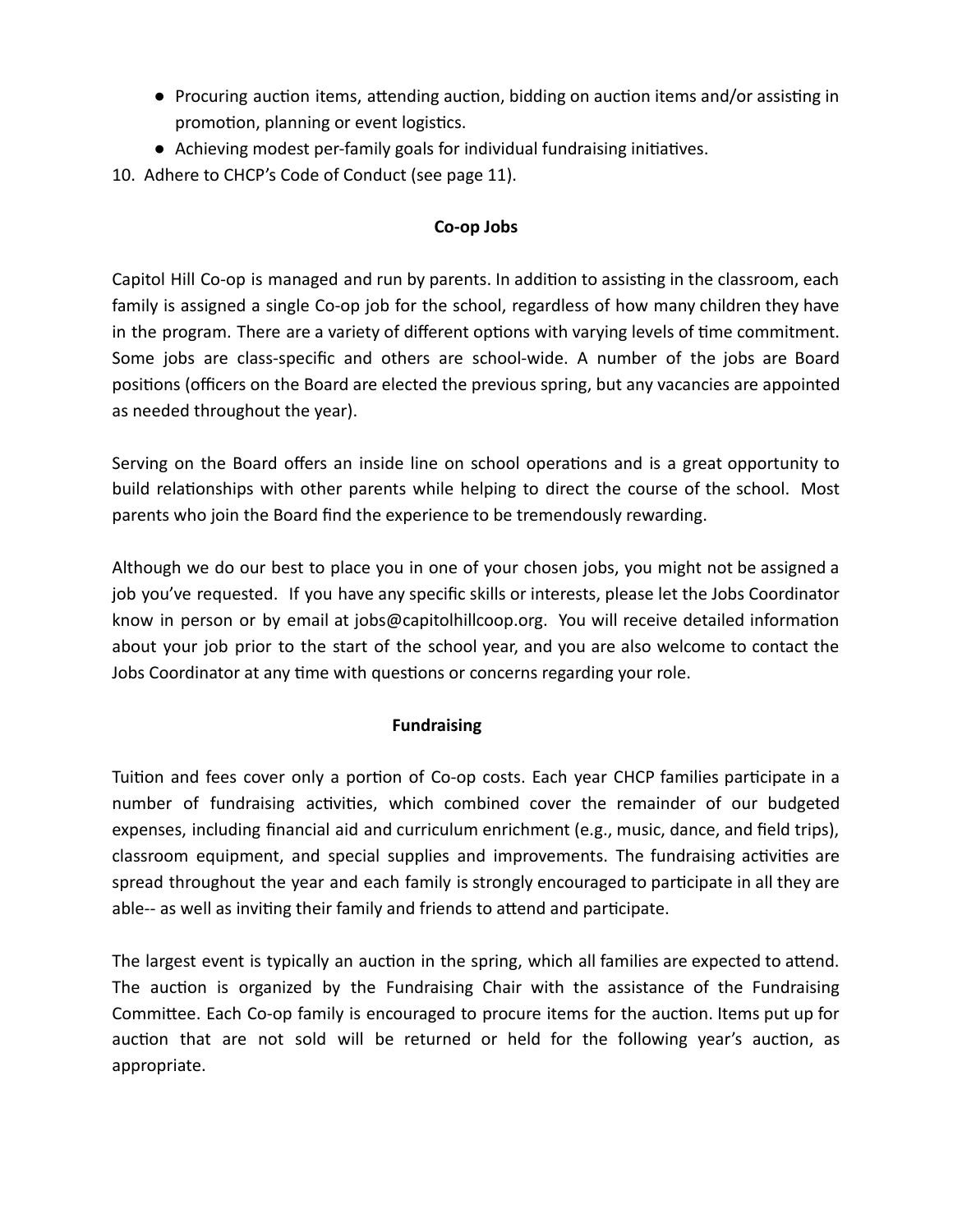In addition to the auction, the Fundraising Committee coordinates other ways to raise money each year (e.g., a direct ask campaign, raffle drawings, etc). All fundraisers are subject to the approval of the Board of Directors.

#### **Code of Conduct**

All CHCP members and participants are expected to abide by a Code of Conduct during their me at the Co-op. CHCP's Code of Conduct provides guidelines for desirable and appropriate behavior of all participants (parents, caregivers, teachers, parent educators) and reflects the values and beliefs of the preschool. It will assist in ensuring the safety and wellbeing of children, families and staff.

#### **CHCP'S CODE OF CONDUCT**

In the interest of keeping lines of communication open at CHCP and maintaining a positive and nurturing Co-Op environment, we, the members, agree to the following principles:

- Regard all children equally.
- Treat every person associated with the Co-op with respect, dignity and compassion.
- Communicate directly, discreetly, and respectfully to other members concerning any difficulties or concerns you may have with them.
- Take special care with any issue that might be perceived as sensitive or has the potential to be interpreted as a criticism. Face-to-face communication is preferred in such circumstances. Many conflicts and bad feelings can be prevented through the avoidance of easily misinterpreted mediums (email, texting, etc).
- Refrain from gossiping or discussing issues relating to another member with other member(s), either verbally or in written format. This includes, but is not limited to, person-to-person contact, emailing, and social networking sites such as Facebook, Twitter, My Space, etc.
- Honor the confidentiality of sensitive or personal information.

### **THE SCHOOL DAY**

#### **Daily Activities**

Please refer to the Class Descriptions page on our website for current offerings and class-specific routines.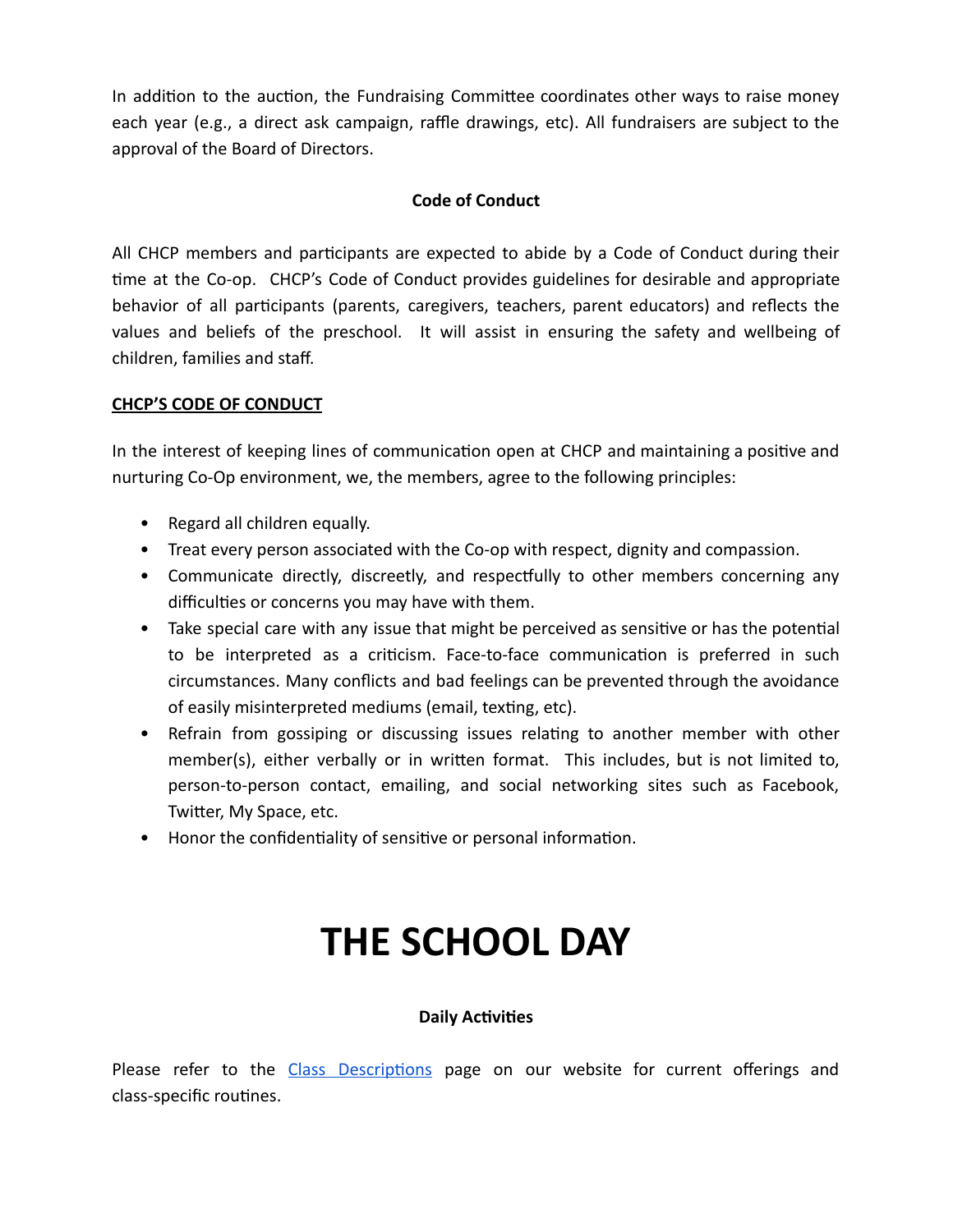#### **Assisting in the Classroom**

A parent or caregiver from each family is required to participate in the classroom as a scheduled Classroom Assistant during assigned class time, once per week (Please note that a parent or caregiver is required in the classroom for each family at all Infants and Tots classes). Your presence in the classroom is important and your absence or tardiness may cause undue burden on other parents. Please be prompt when arriving and departing from class. In addition, class may be canceled if the adult-to-child ratio is too low. Stay with your child at preschool until the scheduled working parents have arrived and the adult-to-child ratio is met.

#### **Discipline**

CHCP enforces a positive discipline environment. We do not allow the use of physical discipline (e.g., spanking). Positive discipline uses communication, respect, encouragement, and a focus on problem-solving (see examples below). To help children develop self-discipline, they need to be offered choices and opportunities to make decisions, knowing what the logical consequences will be. There are a variety of approaches to guide children's behaviors and no one approach works for every child or situation. The approach should be based on your knowledge of the child and the particular problem.

Positive discipline approaches include the following:

- **•** Anticipate and plan ahead: "This new toy is going to be popular. I should create a system for taking turns before I introduce it to the children."
- Look for reasons why a child is misbehaving: Discreetly discuss the situation with the Teacher. "Mark's mother is in the hospital. He is probably worried about her."
- Focus on the child's behavior: "I like the way you wiped the table, Maggie" (rather than "you're a good girl for wiping the table").
- **•** Help the children understand the consequences of their actions: "Annie and Sue, the doll broke when you were both pulling its arms. You will have to wait until it is fixed before you can play with it again."
- Explain the choices available: "If you want to drive your truck, Lilly, you must drive on the rug or in the block area."
- Help children use problem-solving skills to develop solutions: "I can see it is hard for you to share your bear, Carlos. Where can you put it until you go home?"
- Help children refrain from dwelling on mistakes so that they can learn to move on: "Your paint cup spilled. Let's go find a sponge to clean up."
- Watch for restlessness: "Kathy, you seem fidgety this afternoon. Why don't you and Leroy try out the climber for a little while? I'll watch you climb."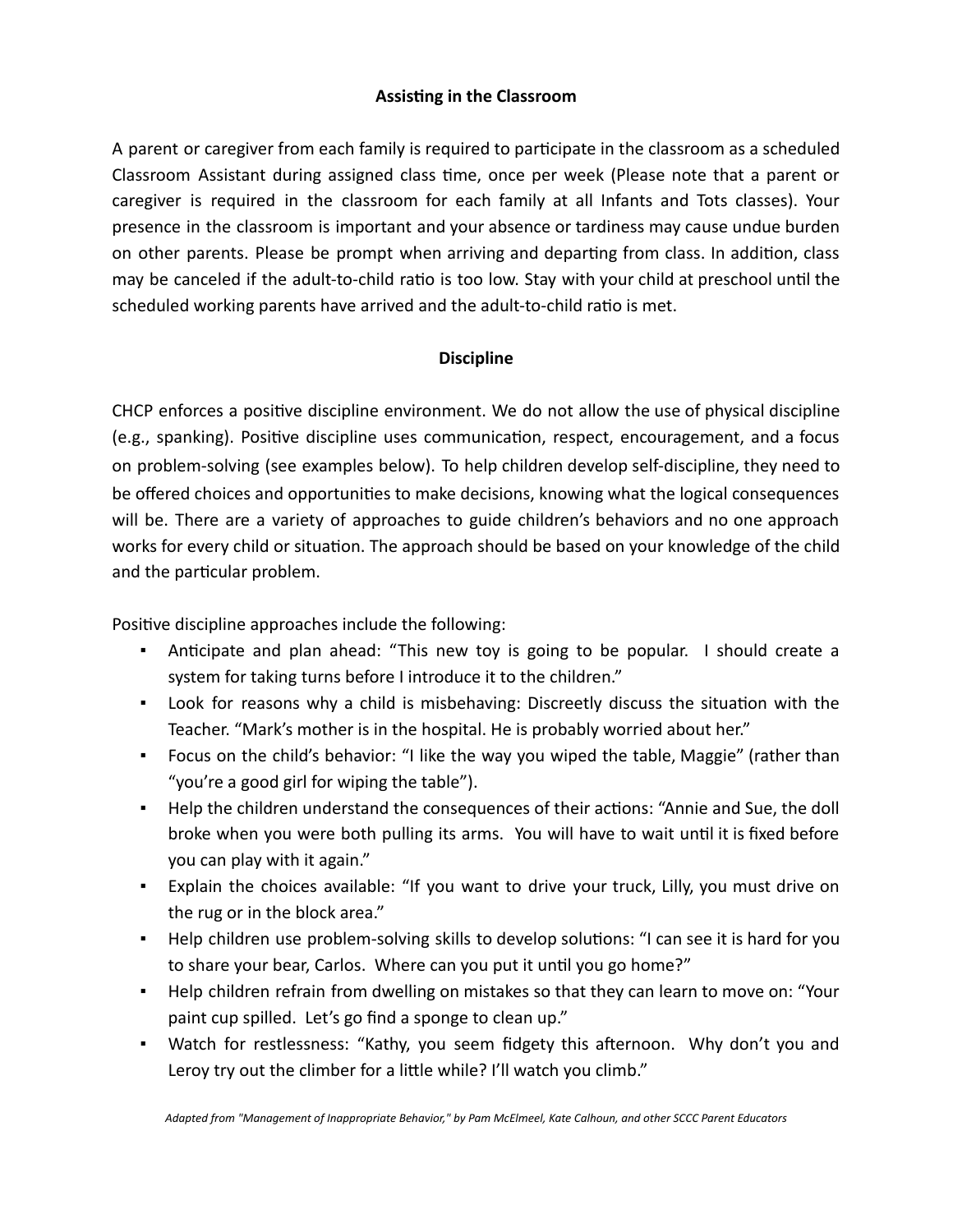Always try to be positive and reassuring with the children. Speak with children at their level. Tell them what they *can* do and avoid the use of the word "don't." And always ask the Teacher or Parent Educator for help if you are unsure how to handle a situation. Discipline will be reviewed at parent meetings to confirm parents have consistency in their approach with children while working in the classroom.

### **POLICIES & PROCEDURES**

#### **Elecons – Board of Directors**

A Nominating Committee presents a slate for the Board of Directors at the all-school spring meeting. Parents will vote on the slate for the upcoming school year at that time. The officers transition into their new duties over the remainder of the school year with the help of the outgoing officers. The elected officers officially assume their duties at the end of the June Board meeting. Any vacancy in an office shall be filled as it occurs by appointment approved by the Board.

All-school voting shall be done by the families present at the school meetings where voting occurs. Each family shall have one vote. If both parents are present at a meeting, they shall decide how to cast their single vote. Voting shall be by a written ballot. Results shall be decided by a simple majority of votes of those in attendance.

#### **Evaluations**

CHCP seeks to provide a high quality preschool education through the direction of our highly skilled teachers and our parental membership. Twice a year, members will have the chance to share opinions and thoughts to help shape CHCP via formal and discreet evaluations or surveys. Evaluations will be conducted twice a year, typically in late fall and early spring.

#### **Resolving Issues & Concerns**

In every organization, the potential exists for misunderstanding, disappointment, disagreement, or simply feeling wronged by some action. As referenced in CHCP's Code of Conduct, members (parents, caregivers, teachers and parent educators) are expected to resolve issues directly and discreetly before they become disruptive to the operation and environment of the school. Informal discussion and resolution can be facilitated by your Class Coordinator, and they may be the best starting point.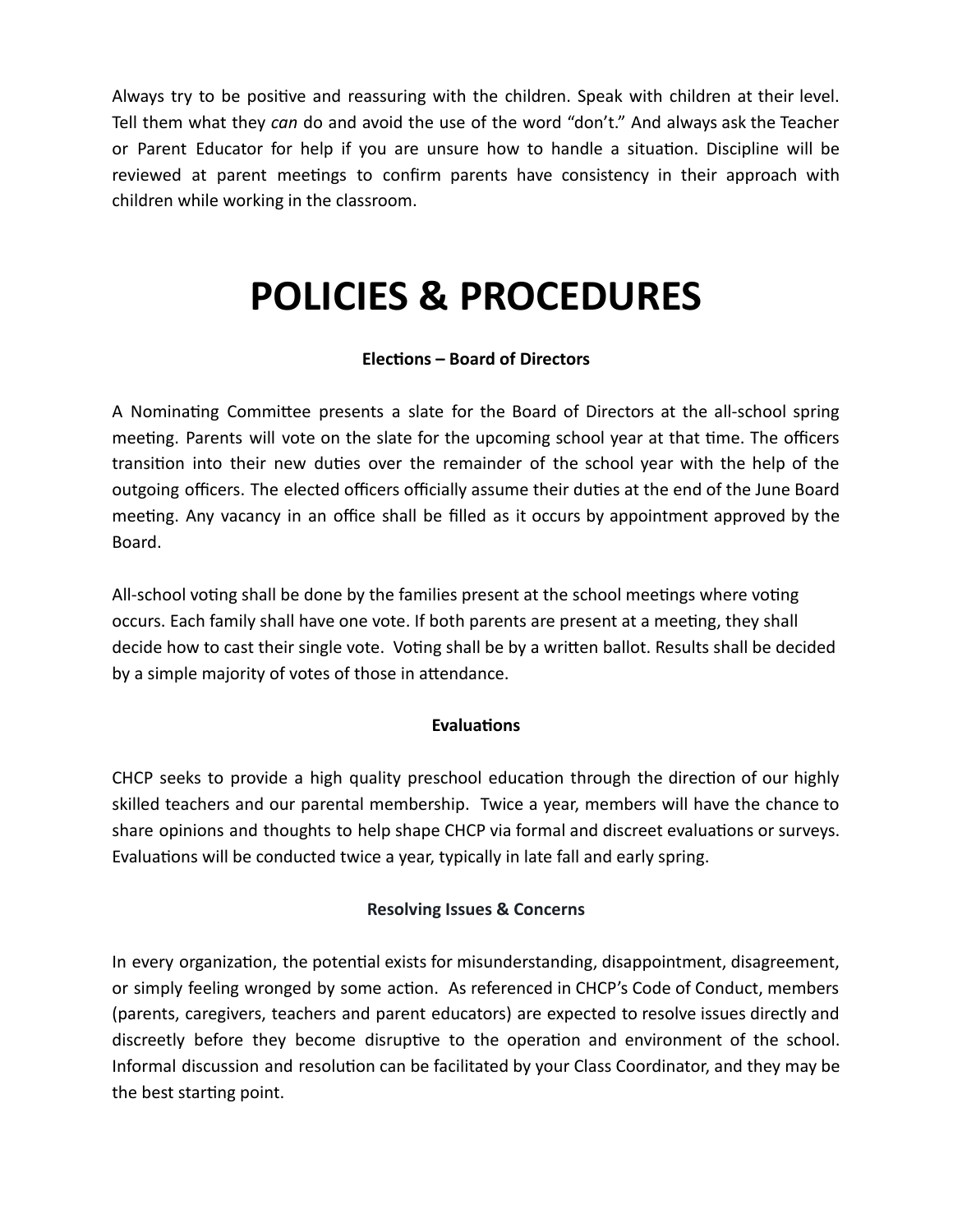When a resolution has not been met through direct conversation or when the nature of the dispute is sensitive, has an involved history, or is difficult, a formal Grievance Procedure can be invoked to facilitate a solution.

#### **Alternate Caregiver Policy**

The Co-op accepts alternate caregivers (e.g., nannies, grandparents, etc) into the classroom in place of parents/guardians, with the understanding that these caregivers have the same responsibilities as working parents. (For example, providing snacks and cleaning up.) The alternate caregiver must be aware that when participating in the classroom, interaction with all children is expected. The alternate caregiver must review the Assisting in the Classroom and Classroom Clean-Up Guidelines above, and be familiar with all health and safety requirements. The Co-op requires that the caregiver and the parents/guardians attend the September all-school orientation meeting. We also recommend that alternate caregivers attend at least some parent meetings. (Parents/guardians are required to attend parent meetings and relay information to their caregivers if they are not able to attend.) In turn, alternate caregivers are responsible for relaying class information to parents/guardians.

#### **Siblings in the Classroom**

CHCP is committed to supporting everyone who wants to be a part of the Co-op community. A number of different arrangements can be made to accommodate siblings on site during the time caregivers are working. The requirements are that siblings be enrolled, and any arrangements are approved by the Board, the teacher(s), NSC, and have the support of any class involved. The ratio of adults to children must follow the required ratios stated in the handbook. Teachers must ensure a safe environment for the ages present in the class, and sequester any items that are not age appropriate if younger children are attending. If a sibling is present in an infant pack, this child needs to be 6 months or younger and also be enrolled in the class. Ratios must change accordingly. Siblings need to have a complementary effect in the class; if the Teacher, Board, or class has concerns, alternate solutions may be required.

Working caregivers are expected to provide alternate childcare arrangements for any siblings (regardless of age and including newborns) not enrolled. In the event that alternate childcare cannot be arranged, and the working parent cannot exchange their work date with another parent, a sibling may be present with the permission of the Teacher and the NSC college coordinator. NOTE: A Special form needs to be completed and sent to the college coordinator for approval before the child can be in the classroom. Such an occurrence should not happen on a regular or frequent basis and would be considered an emergency or exceptional situation. The same policy is in effect for other children the working parent or nanny may be caring for.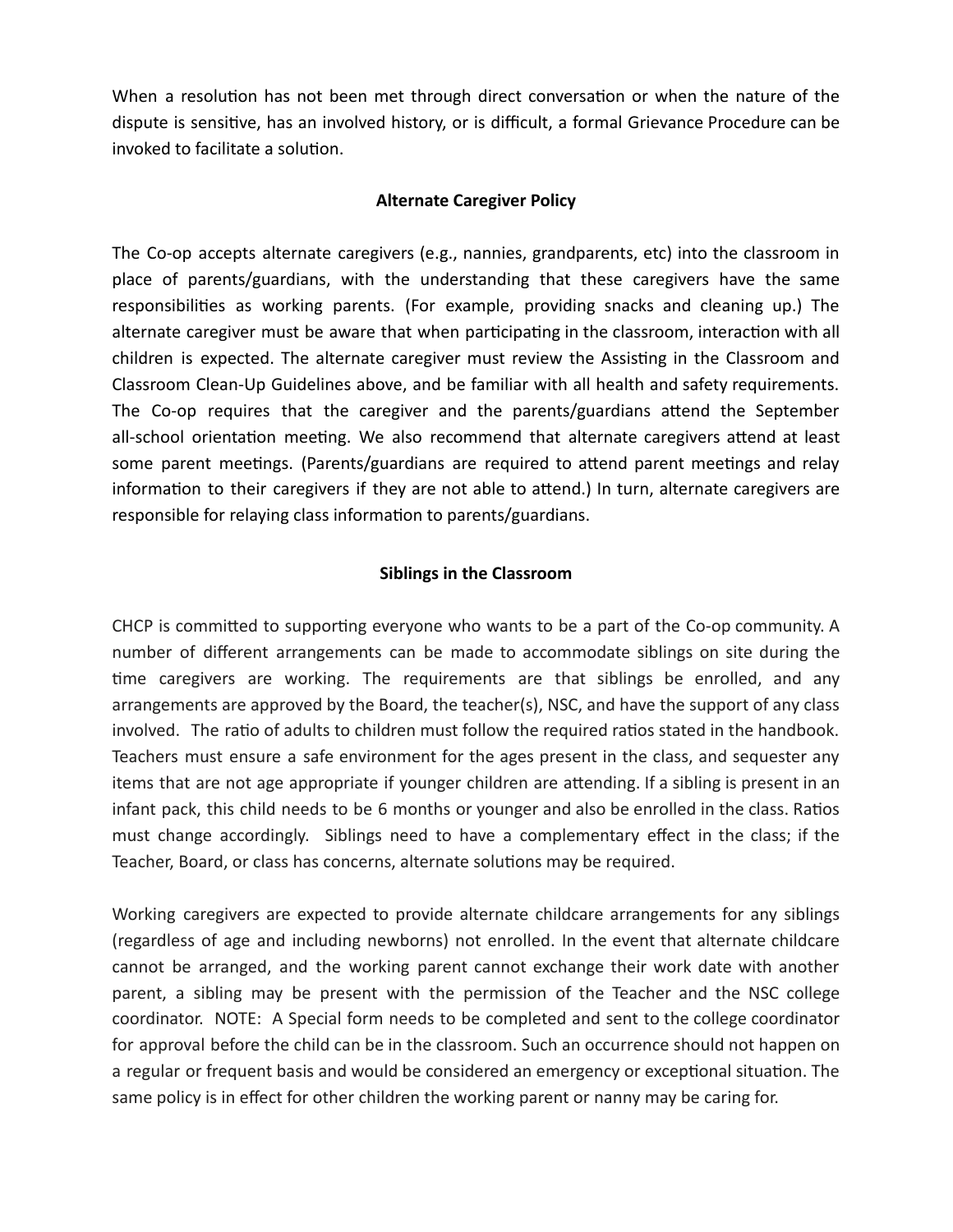#### **Twins/siblings Enrolled in the Program**

Twins or siblings enrolled in the same class or different classes will be charged 100% tuition for each child. If a family has two children in a class, they will work three days in the classroom for every two days that a family with only one child in the class would work. If the family has children in different classes, they would work the same amount in each class as other families on working parent schedules. Please see the Parent Meeting Section for information regarding meeting attendance for families with more than one child in the program. Essentially, parents with two or more children in the Co-op are only required to attend one parent meeting per month at a minimum.

#### **Family Leave**

Family leave for a period of up to 8 weeks is available for any FMLA qualifying event. This includes the birth and care of the newborn child of a family in the Co-op, placement of a child for adoption or foster care, care for an immediate family member with a serious health condition, or an inability to participate due to a serious health condition. Please notify the Chair, Treasurer, Class Coordinator, and the Teacher if you plan to take family leave for one of the reasons noted above. If your child will not attend classes during your Family Leave, tuition fees are not required during the first 8 weeks of Family Leave. Family leave longer than 8 weeks will require that the student withdraw from the class. Re-enrollment will be permitted on a space available basis. Registration fees and prepaid June tuition will not be required upon re-enrollment.

If your child attends classes during your Family Leave, your Co-op duties (your Co-op job as well as your work days in the classroom as a working parent) need to be covered. Please notify your Class Coordinator, Class Scheduler, and the Jobs Coordinator to arrange coverage as needed.

#### **Vacation Leave**

A voluntary absence of a maximum 6 consecutive weeks will be permitted. All tuition fees will need to be paid, and all working hours missed during the duration of the absence will need to be made-up. It is preferred that 50% of the make-up hours be worked in advance of the absence. Voluntary absences longer than 6 consecutive weeks will require that the student withdraw from the class. Re-enrollment will be permitted on a space available basis. Registration fees and prepaid June tuition will not be required upon re-enrollment.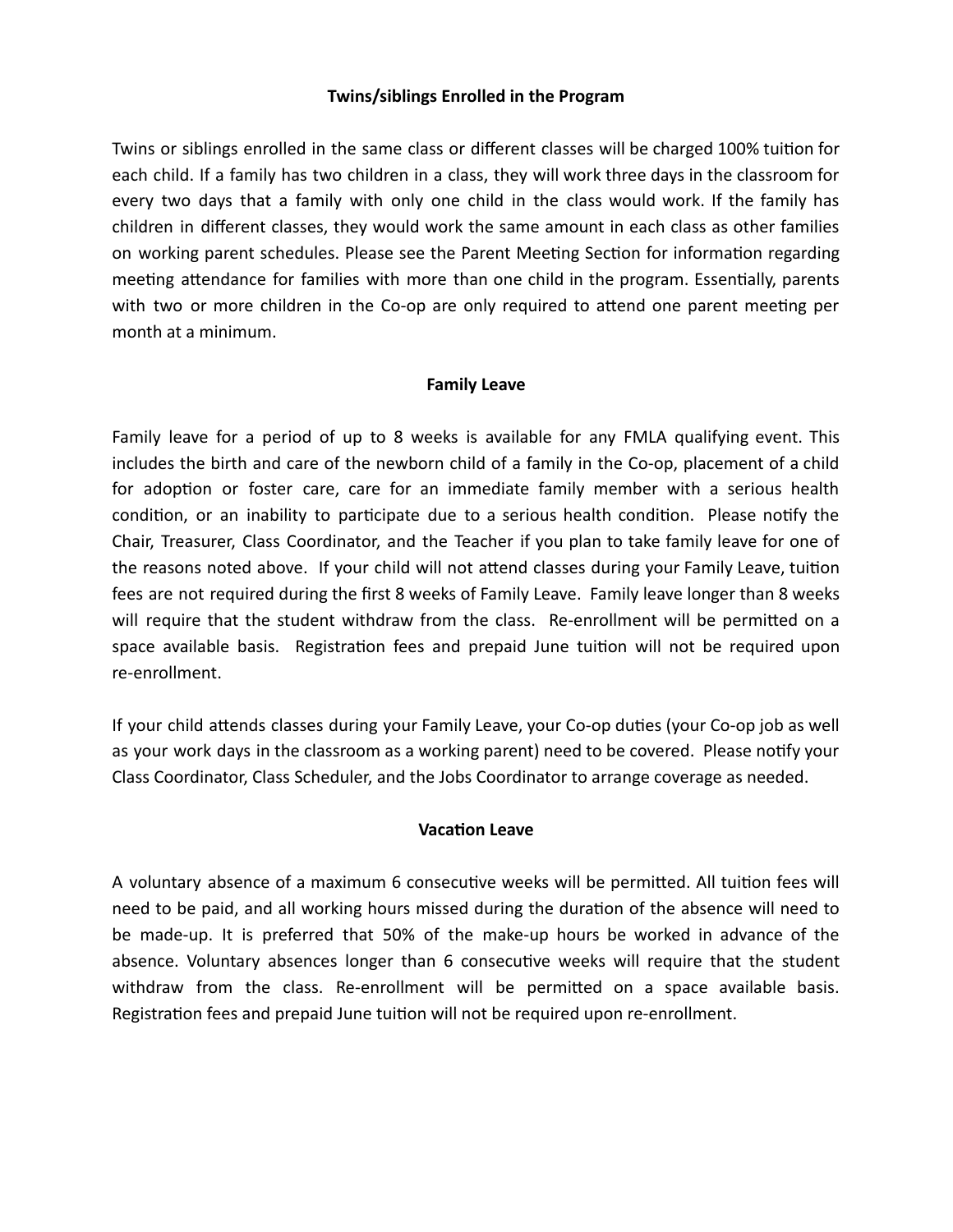#### **Resolving Behavioral Issues**

It is important that parents in the Co-op feel that their children are in a safe and nurturing learning environment. If you identify a behavioral issue with regard to a particular child, you should talk to the Teacher and Parent Educator to determine if there is a simple remedy. Be prepared to be part of the remedy. If appropriate, the steps outlined in the Frequent Aggressive Behavior Policy or Non-Typical Classroom Behavior Policy will be enacted. Ultimately, it is the responsibility of each parent to ensure that his or her own child is behaving in a safe manner. Any parent who fails to do so may have to withdraw their child from the Co-op.

#### **Frequent Aggressive Behavior Policy**

We recognize that there are times when young children may attempt to use physical strength and/or intimidation to meet their needs. Any child who continues to resort to aggressive measures in order to meet their needs will be responded to with the following steps:

- 1. **Discussion with the Teacher.** As a classroom assistant, discuss any repeated aggressive behaviors with the Teacher (do not discuss with other parents). The Teacher and Parent Educator will then closely monitor the situation.
- 2. **Documentation.** If the situation continues, the Teacher will document any acts of aggression. The Teacher will discuss with the parent the observations as well as inquire about any changes at home. The Parent Educator will also observe the child. The Teacher, Parent Educator, and parent will discuss the 3rd step prior to the next parent meeting. The parent will decide whether or not the issue will be in the next parent-meeting agenda.
- 3. **Parent/Guardian Meeng Agenda.** With the parent's/guardian's permission and input, the Teacher will discuss the situation during a class parent meeting. The discussion will include strategies to more effectively deal with the situation. These discussions are not focused on "who" is doing the behavior but on how to most effectively handle it.
- 4. **Shadowing.** If the Teacher determines that progress is not satisfactory, then the parent/guardian of the child displaying aggression will be required to be present in the class to provide the extra coverage necessary to allow for an adult "shadow" to be present at all times. That parent/guardian will act as a "shadow," following the child as closely as possible, intervening BEFORE any more aggression occurs.
- 5. **Parent/Teacher/Parent-Educator Conference.** If after 2-5 weeks of shadowing, the Teacher feels a need for further attention to the matter, there will be a conference scheduled with the parents of the child, the Parent Educator and the Teacher.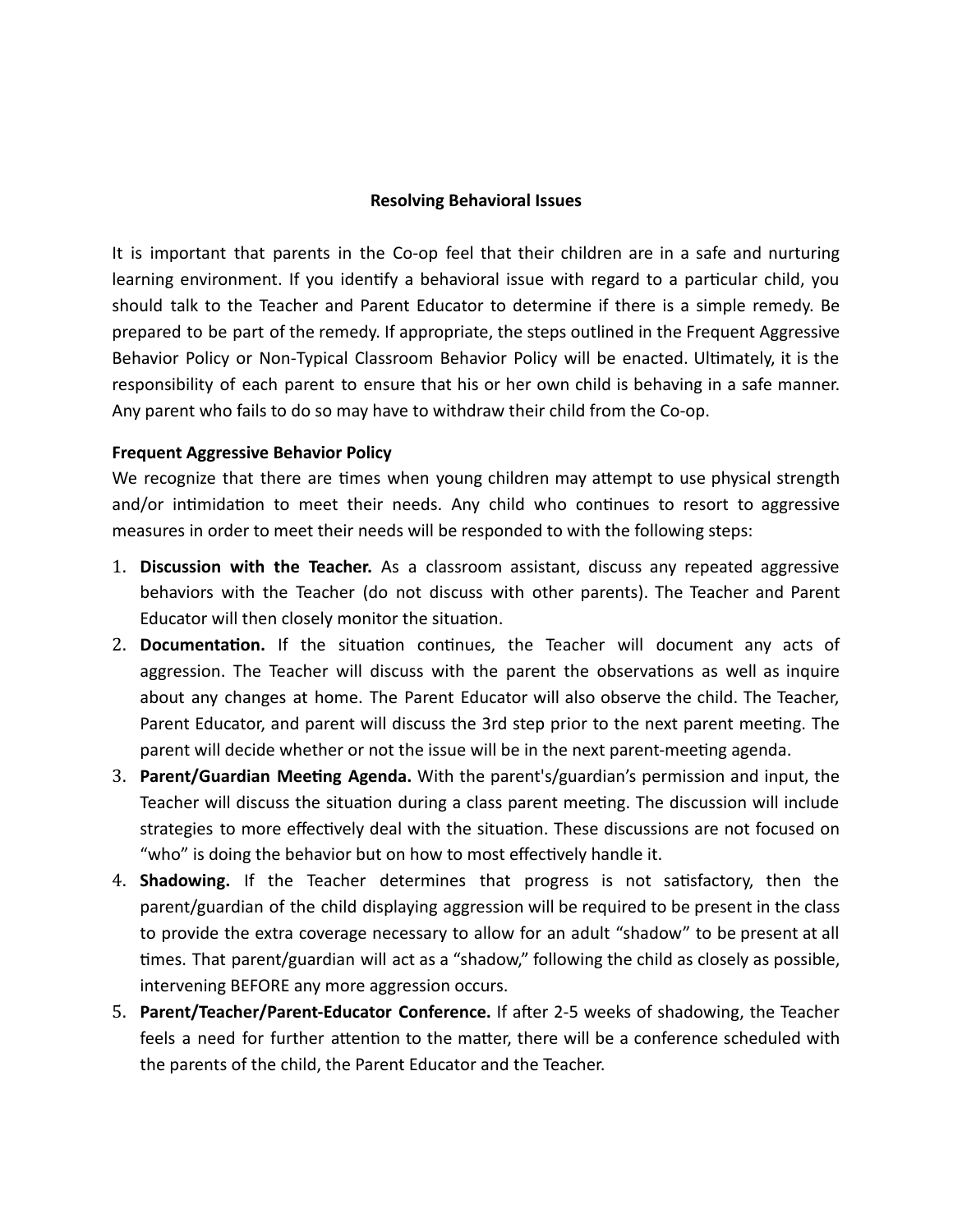#### **Non-Typical Classroom Behavior Policy**

When a child's classroom behavior is outside the range typical for his/her age, the Parent Educator and the Teacher will follow a protocol designed to determine if continued Co-Op membership is in the best interest of not only the child but the Co-Op as well. If the concerns cannot be resolved in a mutually beneficial way, the family will need to find placement elsewhere. During any point in this process the Parent Educator and Teacher reserve the right with cause to request that the Board terminate class membership. The following procedure will be used:

- 1. The Teacher and Parent Educator will meet to clarify observations and identify target issues. A plan for monitoring and documentation will be established at this time.
- 2. The Teacher, Parent Educator, and possibly a Communications Committee, will meet with parents to discuss observations and concerns and will develop an intervention plan to modify or replace targeted issues. (Depending on the severity of the atypical behavior, the procedure may go directly to Step 4 at this meeting.)
- 3. The classroom plan from Step 2 will be monitored for four weeks of class sessions. The Teacher, Parent Educator, and parents will confer during and at the end of the four weeks. The Teacher and Parent Educator will determine if the targeted behavior is improving with the interventions, if continued monitoring is needed, and how this will occur.
- 4. If the behavior is severe and/or unsafe, the parent will be directed to seek outside assessment and possible treatment. Consultation with specialists may include psychological, neurological, psychiatric assessments, testing for speech and language development, social and emotional development, and physical and occupational development. The need for family counseling or parent coaching may also be idenfied. (Complete early childhood assessments can be done through the Seattle Public School's Student Services office or through Children's Hospital as well as other private vendors including Boyer Clinic.)
	- a. Documentation of an appointment to begin this assessment process will be required within 14 days of the meeting where the parent was directed to seek assessment. Documentation will be a completed exchange of information form giving the Parent Educator and Teacher permission to discuss classroom observations and behavior with appropriate practitioners.
	- b. Documentation of treatment plans will be required. Treatment plan goals need to include development of group skills. Documentation of a treatment plan will be a completed exchange of information form so that the Teacher and Parent Educator have permission to discuss classroom observations and behavior as well as intervention services with any professional who is managing the treatment plan. The purpose of these discussions will be to monitor progress and determine if the Co-op classroom is the best placement for the child. (It is strongly recommended that treatment begins as soon as possible and no longer than six weeks after initial assessment appointment.)
	- c. During the assessment and treatment period the child may continue to attend class and a parent may be required to attend and shadow the child each day.